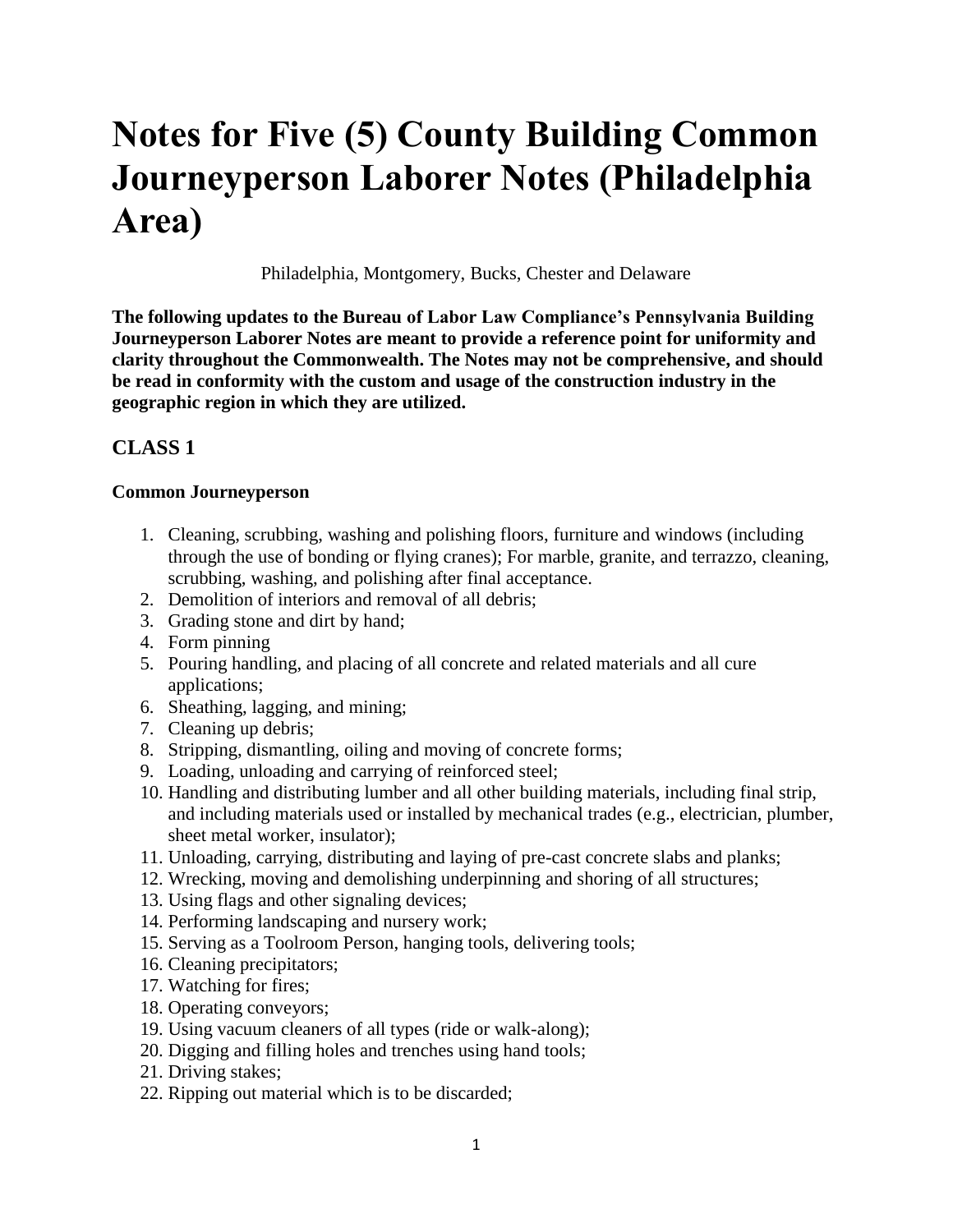- 23. Cleaning roof removal materials on the ground. Performs roof removal work for demolition (Roof removal work for roof replacement is performed by roofers);
- 24. Operating a pressure washer;
- 25. Unloading, stockpiling and moving materials for carpenters.
- 26. Operating power buggies and pumps;
- 27. Operating walk along compacting and vibrating equipment;
- 28. Operating guniting machines (including potman);
- 29. Operating steam jennies;
- 30. Using pumps of 2" and under;
- 31. Operating burning torches or burners for demolition;
- 32. Blasting or assisting with blasting;
- 33. Grading and building scaffolds;
- 34. Using or assisting with air and hydraulic wagon drills, on or off tracks;
- 35. Using walk-along or walk behind lifts and similar machines;
- 36. Serving as a drill runner or drill runner's assistant;
- 37. Operating a chipping hammer or similar;
- 38. Mixing mortar or operating a mortar mixing machine (regardless of power used, including starting and stopping);
- 39. Feeding grout machines and operating grout pumps;
- 40. Operating concrete saws;
- 41. Operating air tracks or assisting;
- 42. Laying on nonmetallic (clay, ironstone, terra cotta, vitrified concrete and plastic) pipe and the making of joints for the same within five feet outside a building, or to the first joint beyond five feet from a building;
- 43. Operating jackhammers or concrete busters;
- 44. Operating concrete drills and cutting equipment for trenches, flatwork, and wall coring of multi-use (common) holes;
- 45. Operating walk behind rollers and similar machines
- 46. Using a cutting torch for demolition work on steel or other metal structures;
- 47. Operating salamanders, smudge pots, propane and kerosene burners and all other heating methods;
- 48. Operating drills and all other pneumatic and electric hand tools for demolition;
- 49. Using concrete mixers, vibrators and pumps;
- 50. Operating walk along tamping equipment;
- 51. Sandblasting (filling the pot, cleaning up of sand, use of the nozzle) pumps 2" or under for demolition;
- 52. Using welding torches;
- 53. Working on swing scaffold, sling and Bosun chairs.

## **CLASS 2**

#### **Asbestos Removal**

## **CLASS 3**

#### **Mason Tenders**